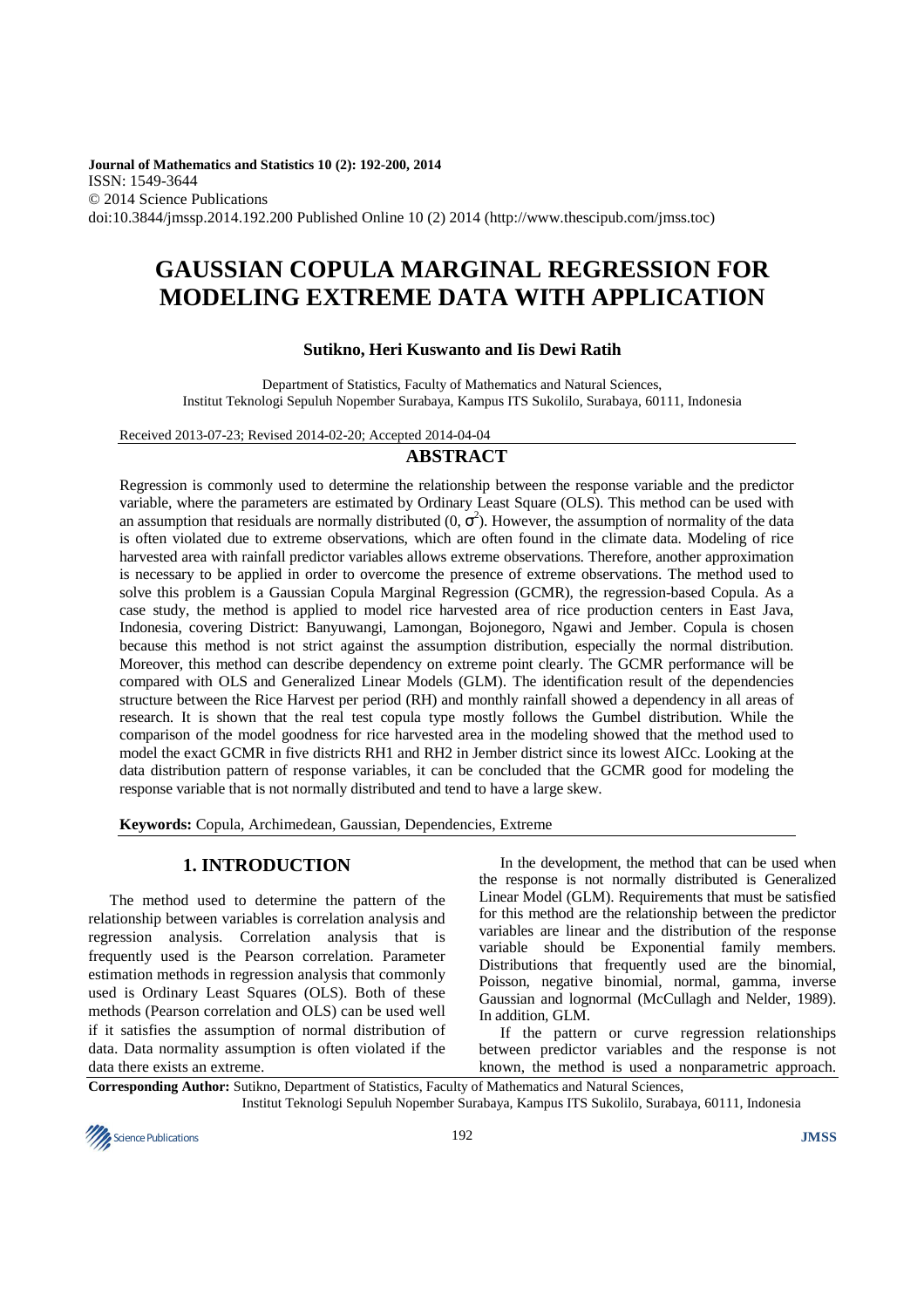Embrechts *et al*. (2002) suggests using copula approach to address violations of the assumption of normality of the data. Copula is a statistical method that shows the relationship between variables, where the method is not too strict on the assumption of distribution, in particular the normal distribution. Copula excellence can also describe dependencies on extreme points clearly. In the recent years, the copula has been widely used to model the structure of the relationship at risk management (Villarini *et al*., 2008; Embrechts *et al*., 2001), climatology and meteorology (Vreac *et al*., 2005; Schölzel and Friedrich, 2008; De Michele and Salvadori, 2003) and in other areas.

The results showed that copula method has better performance in conditions of normality assumptions violated. However, previous research is still limited to a correlation, not identified until the relationship causality. The method that can be used to model causality in extreme events is Gaussian Copula Marginal Regression (GCMR). This method has been used by Masarotto and Varin (2012).

Natural events such as climate often erratic over time, thus causing extreme climate (Bekti, 2009). Phenomenon of nature in the form of extreme weather events is one of the problems that are difficult to address in the agricultural sector. Currently, the rainfall pattern is erratic causing a significant drop in national rice production. Climate does not directly affect the production of rice, but the rice harvested area. Therefore, the need for information about the rice harvested area forecast the future as part of efforts to support food security.

Some researches on rice production involving climate indicator has been done in recent years. Regression modeling anomalous area harvested per period and weighted rainfall index estimated with OLS produces small R<sup>2</sup> due to outlier observations (Miconnet *et al.*, 2005; Sutikno *et al*., 2010). Other studies using indicator variables El-Nino Southern Oscillation (ENSO) are analyzed by simple regression analysis (Bekti, 2009). This method has not been properly interpreted because the data analyzed do not meet the assumptions of normality of the data due to the extremes.

Therefore, modeling the effect rainfall for the area of the rice harvest using the Gaussian Copula Marginal Regression is necessarily to be carried out. This method is expected to be able to properly model the rice harvested area affected by extreme climate in central production in East Java rice, namely Lamongan, Bojonegoro, Ngawi, Jember and Banyuwangi.

## **2. MATERIALS AND METHODS**

The data used in this study is a secondary data obtained from the Central Statistical Agency and the Board



Meteorology, Climatology and Geophsycs. Central Statistical Agency data including data per subround rice harvested area (area harvested first period (January-April), II (May-August) and III (September-December) as the response variable. Board Meteorology,Climatology and Geophsycs data is the data of rainfall per month (January-December) used as the predictor variable spanning from 1990 to 2010. The data are collected from center of rice production in East Java, namely: Banyuwangi, Lamongan, Bojonegoro, Ngawi and Jember, as **Fig. 1.**

Stages of the data analysis are described as follows:

- Create a scatterplot between variables X and Y to identify patterns of linear and nolinear two variables
- Calculate the correlation between variables X and Y with Pearson correlation and Kendall-Tau
- Test the normality of the data by Anderson Darling test
- Create Scatter Plot transformation results [0,1] between the variables X and Y
- Estimate the Copula parameter using Tau Kendall approach
- Fitting Copula with Maximum Likelihood Ratio
- Create a scatterplot rank Copula and Copula choose the best
- Create a regression model based Copula selected by OLS, GLM and GCMR
- Test models using  $AIC<sub>C</sub>$  goodness in each model
- Getting the best regression model with the smallest  $AIC_C$

The wide of Rice Harvested period 1 (RH1) was harvested area for rice harvested in late April, wide of Rice Harvested period 2 (RH2) was harvested area of rice harvested in late August. While the vast Rice Harvest period 3 (RH3) were harvested area of rice harvested in late December.

Formulation of the regression model is:

$$
RH_{p(i)} = \beta_0 + \beta_1 RF_{1i} + \beta_2 RF_{2i} + \beta_3 RF_{3i} + \beta_4 RF_{4i} + \epsilon_i
$$

With  $i = 1, 2, 3, \dots$  n (size of observations) and  $p = 1$ , 2, 3 (p is the period). RF1, RF2, RF3 and RF4 denote the rainfall in the first to forth in each period. The data is analyzed by software R.

#### **2.1. Copula**

If there is a random vector  $(X_1, X_2,...X_m, Y)$  has the distribution cumulative marginal function  $F_{X1}$ ,  $F_{X2}$ ,.., $F_{Xm}$ ,  $F_Y$  with the R domain which is not going down,  $F_{Xi}$  (- $\infty$ )  $=$  F<sub>Y</sub> (-∞) = 0 and F<sub>Xi</sub> (∞) = F<sub>Y</sub> (∞) = 1, then its distribution could be shown at first Equation 1:

$$
F(X_1, X_2, ..., X_m, Y)(x_1, x_2, ..., y) =
$$
  
\n
$$
C(X_1, X_2, ..., X_m, Y)(F_{X1}(x_1), F_{X2}(x_2), ..., F_{Xm}(x_m), F_Y(y))
$$
\n(1)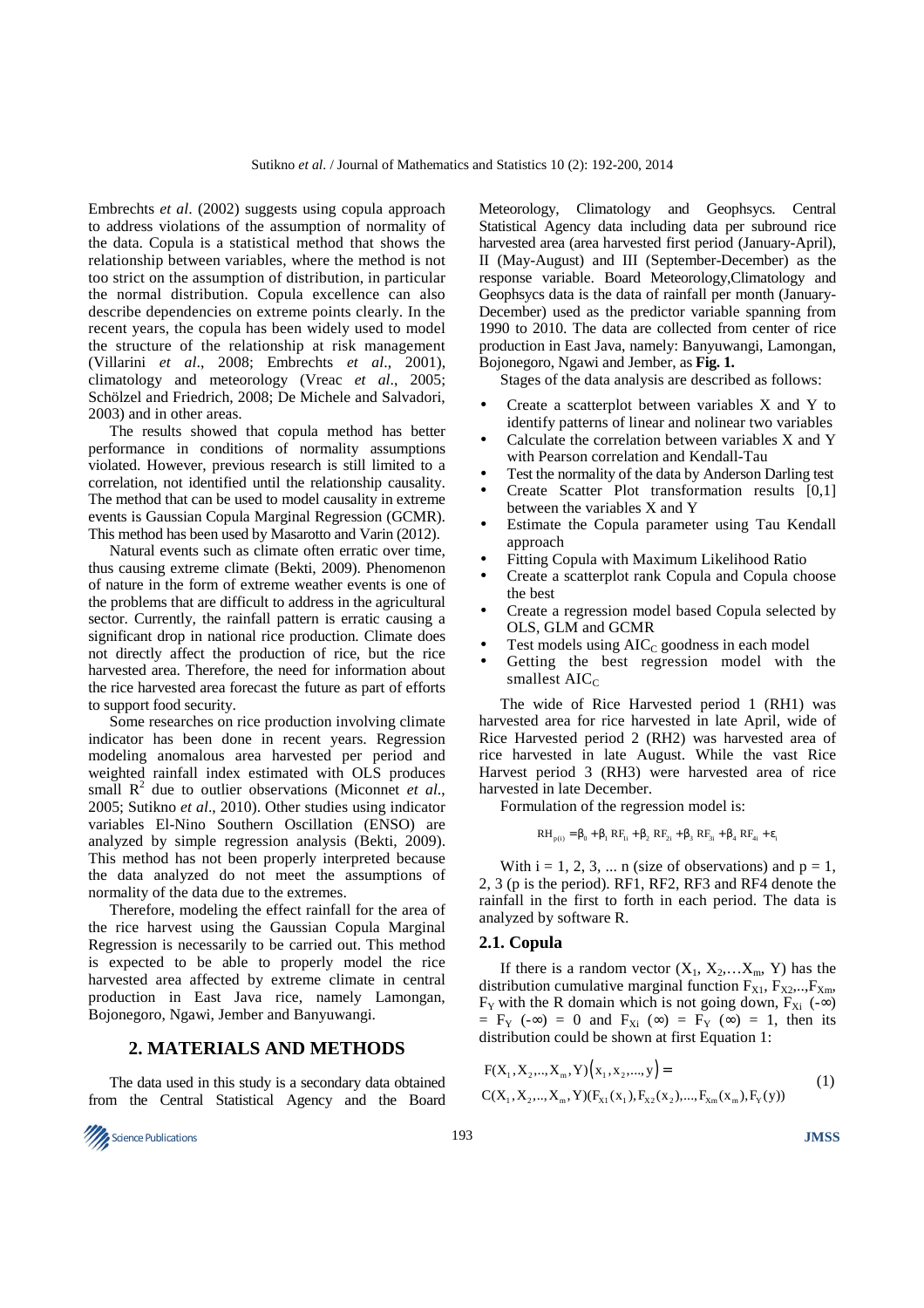Sutikno *et al*. / Journal of Mathematics and Statistics 10 (2): 192-200, 2014



**Fig. 1.** Five locations of the research regency centers rice: Jember, Banyuwangi, Ngawi, Lamongan and Bojonegoro

 $C_x$  :[0,1]x…x[0,1]→[0,1] is Copula. If the marginal function marginal from  $F_{Xi}$  (X<sub>i</sub>) is continue, then  $C_x$  is unique (Sklar, 1959) and could be shown as in Equation 2:

$$
C(X_1, X_2, ..., X_m, Y)(u_1, ..., u_m, w) =
$$
  
\n
$$
\int_{0}^{u_1} ... \int_{0}^{u_m} \int_{0}^{w} c(X_1, X_2, ..., X_m, Y)(u_1, ..., u_m, w) du_1...du_m dw
$$
 (2)

## **2.2. Copula Family**

Two of the most popular Copula family is Archimedean Copula and Copula ellipse. Elliptical Copula consists Normal Copula and Copula-t. While Archimedean Copula consists of Clayton, Gumbel and Frank.

#### **2.3. Gaussian Copula**

Gaussian copula or Normal Copula can be obtained from transformation from the random variable to standard normal distribution. Copula Gaussian's function can be written as follows Equation 3:

$$
C(u_0, u_1...u_m) =
$$
  
\n
$$
F_{N(0,\Sigma)}(F_{N(0,1)}^{-1}(u_0), F_{N(0,1)}^{-1}(u_1),...,F_{N(0,1)}^{-1}(u_m))
$$
\n(3)

If normal copula is used to the multivariate normal distribution then it assumes linear relationship (Schölzel and Friederichs, 2008).

### **2.4. Archimedean Copula**

Copula Archimedean family has tail dependency which is different each other, Clayton Copula has tail dependency in lower area, Frank Copula has not tail dependency and Gumbel Copula has tail dependency in upper area (**Fig. 2**). The generator of each copula is shown on **Table 1**.

#### **2.5. Transformation of Random Variables**

 Marginal distribution from the random variables X and Y which is unknown is shown as in the Equation 4 respectively:

$$
F_{xi}(x_i) = \frac{1}{n+1} \sum_{j=1}^{n} 1(X_i^{(j)} \le x); x_i \in R
$$
  
\n
$$
F_{yi}(y) = \frac{1}{n+1} \sum_{j=1}^{n} 1(Y_i^{(j)} \le y); y \in R
$$
\n(4)

The data transformation to the uniform domain can be done with making the scatter plot [0,1] and form the rank plot for X and Y as shown in Equation 5:

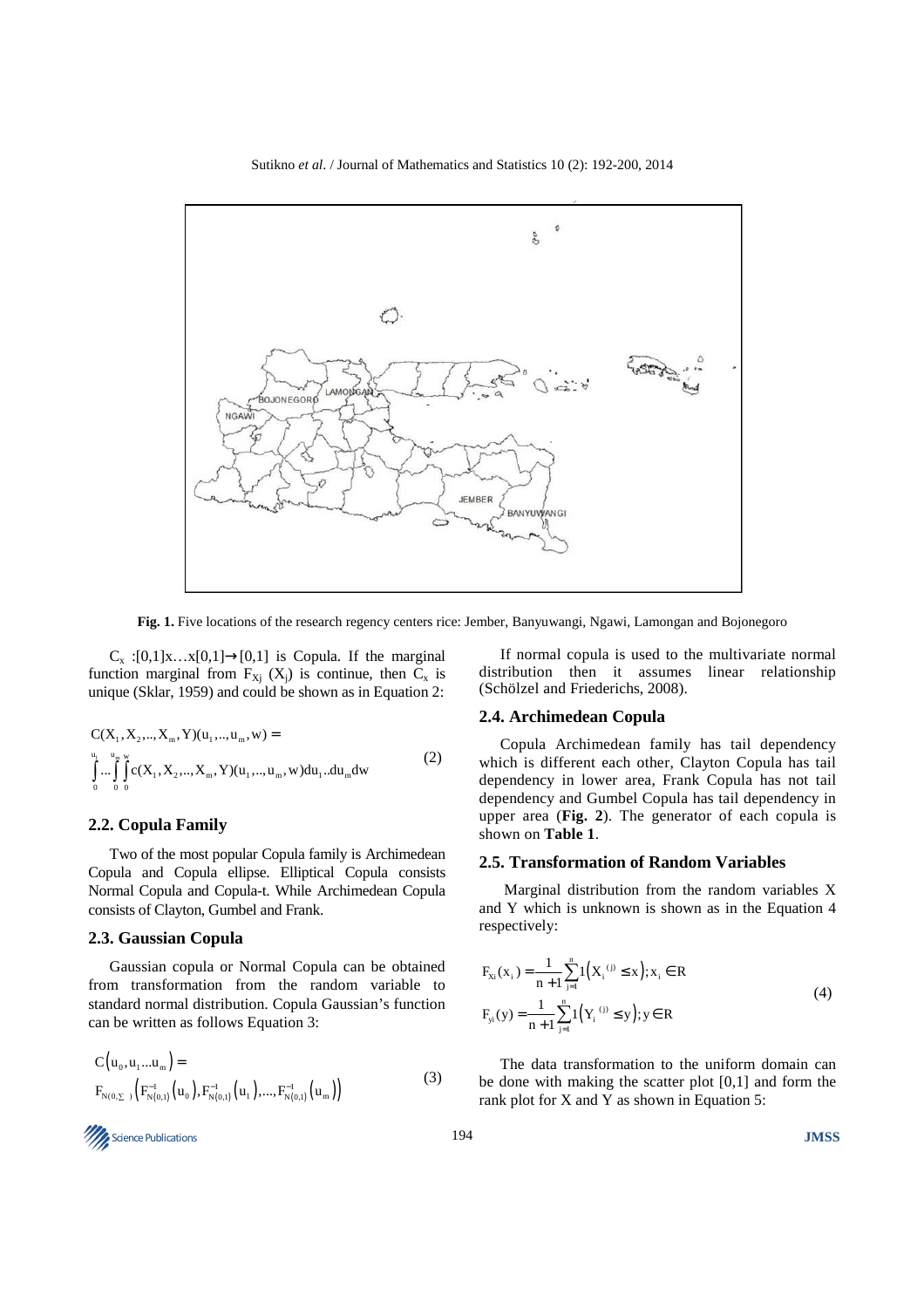$$
\left( \left( \frac{\mathbf{R}_{1i}^{(j)}}{n+1} \right), \left( \frac{\mathbf{R}_{2}^{(j)}}{n+1} \right) \right), \ 1 \leq j \leq \text{and} \ i = 1, 2, ..., m \tag{5}
$$

Referring to the transformation, the Copula equation can be given as follows (Genest and Nešlehová, 2010) Equation 6:

$$
C_n(u_i, w) = \frac{1}{n} \sum_{j=1}^n I\left(\frac{R_{1i}^{(j)}}{n+1} \le u_i, \frac{R_2^{(j)}}{n+1} \le w\right), u_i, w \in (0, 1) \tag{6}
$$

#### **2.6. Parameter Estimate**

Parameter Estimation for Archimedean Copula can be done by using Tau Kendall's approach, can be written as follows Equation 7:

$$
\hat{\tau}_{\rm C} = 1 + 4 \int_0^1 \frac{\phi(\mu)}{\phi'(\mu)} du \tag{7}
$$

Tau Kendall's approach for each Copula Clayton, Frank and Gumbel being shown on **Table 2**.

### **2.7. Ordinary Least Square**

One of the estimation procedure for linear regression models is the ordinary least squares procedure. The concept of this method is to estimate the regression coefficient  $(\beta)$  to minimize sum square error, so that the estimators for  $β$  can be formulated as follows (Draper and Smith, 1981) Equation 8:

$$
\hat{\beta} = (X^{\mathrm{T}}X)^{-1}X^{\mathrm{T}}Y
$$
\n(8)

## **2.8. Generalized Linear Model (GLM)**

Development of classical linear models with response variables is not normally distributed. GLM has three components, namely: Random component, Systematic component and Link function (McCullagh and Nelder, 1989; Agresti, 2007) Equation 9:

$$
g(\mu) = \beta_0 + \beta_1 x_1 + ... + \beta_k x_k
$$
 (9)

Function g (.) is a link function that links the random and systematic components. The parameter estimation of β used the maximum likelihood method.



**Fig. 2.** Plot Copula Archimedean for Clayton, Frank, Gumbel [left to right] (Source: Schölzel and Friederichs, 2008)

| Table 1. Generator archimedean copula |  |
|---------------------------------------|--|
|                                       |  |

| Family  | Generator $\phi(u)$                                                          | Bivariate copula $C(u_1, u_2)$                                                                            |
|---------|------------------------------------------------------------------------------|-----------------------------------------------------------------------------------------------------------|
| Clayton | $\frac{u^{-\theta}-1}{\theta}, \theta \in (0, \infty)$                       | $(u_1^{-\theta} + u_2^{-\theta} - 1) \frac{1}{\theta}$                                                    |
| Gumbel  | $(-\log(u))^{\theta}, \theta \in [1, \infty)$                                | $\exp\left\{-\left[(-\log(u_1)\right)^{\theta} + (-\log(u_2))^{\theta}\right]^{\frac{1}{\theta}}\right\}$ |
| Frank   | $\log\left(\frac{e^{\theta t}-1}{e^{\theta}-1}\right), \theta \in R / \{0\}$ | $\frac{1}{\theta} \log \left( \frac{e^{\theta u_1} - 1 (e^{\theta u_2} - 1)}{e^{\theta} - 1} \right)$     |

Science Publications 195 **JMSS**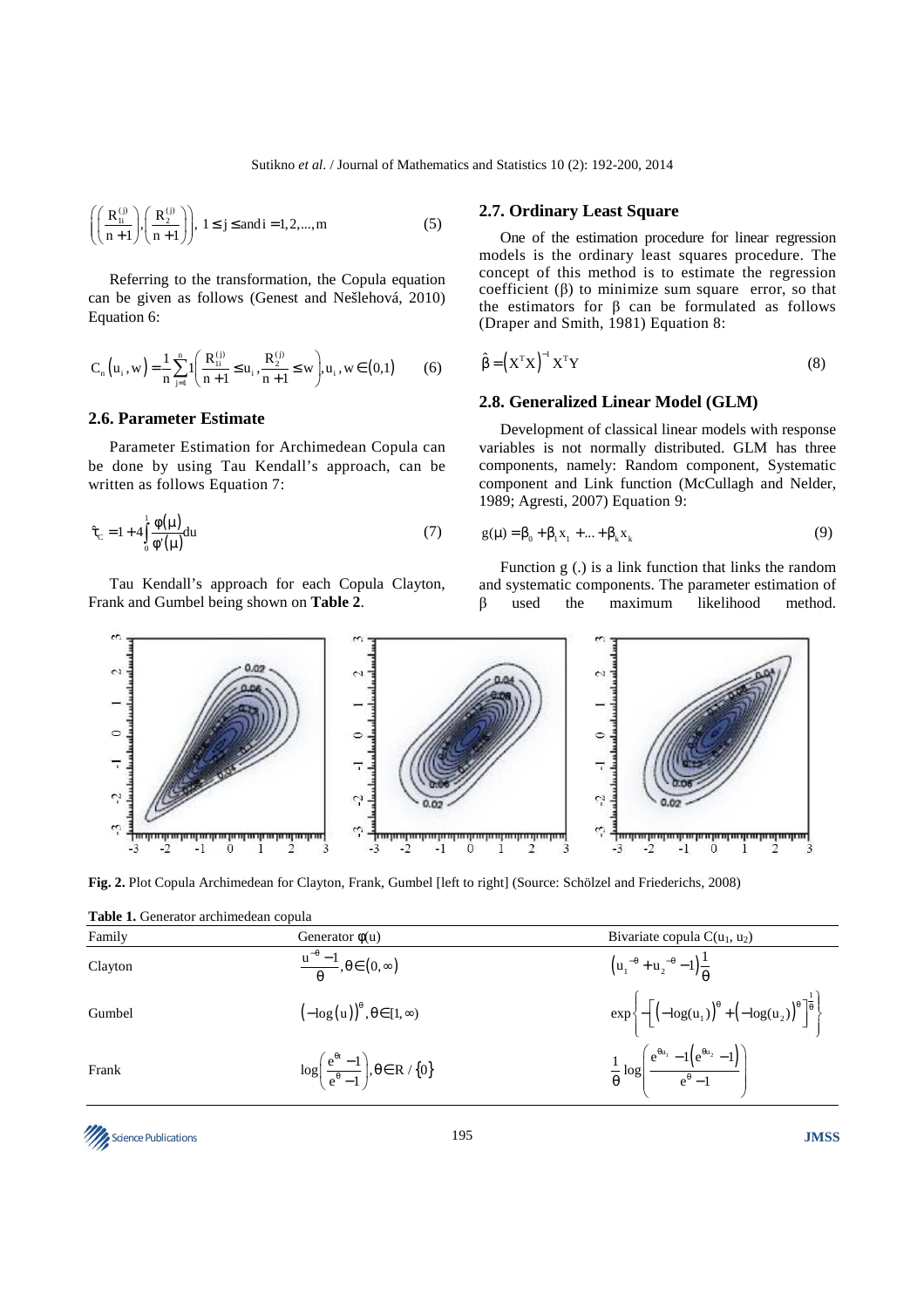**Table 2.** Estimation parameter archimedean copula

| Family  | Generator $\phi(u)$                                                                         |
|---------|---------------------------------------------------------------------------------------------|
| Clayton | $\hat{\tau} = \frac{\theta_c}{\theta_c + 2}$ then $\hat{\theta}_c = \frac{2\tau}{1 - \tau}$ |
| Gumbel  | $\hat{\tau} = 1 - \frac{1}{\theta_0}$ then $\hat{\theta}_G = \frac{1}{1 - \tau}$            |
| Frank   | $\hat{\tau} = 1 - 4(1 - D_{\text{L}}(\theta_{\text{E}})) / \theta_{\text{E}}$               |
|         | where $D_K(x)$ = the Debye function                                                         |
|         | $D_k(x) = \frac{k}{x^k} \int_{0}^{x} \frac{u^k}{e^u - 1} du$                                |

#### **2.9. Gaussian Copula Marginal Regression**

Common form of Gaussian copula marginal regression models is as follows Equation 10:

$$
Y_i g(x_i, e_i; \vec{\lambda}), i = 1, ..., n
$$
 (10)

where, g (.) is the corresponding function, i.e., the error models and  $\vec{\lambda}$  is a parameter. Among the many possible g (.), the selection of the model is as follows Equation 11-13:

$$
Y_i = F_i^{-1} \{ \phi(e_i) ; \vec{\lambda} \}, i = 1,...n
$$
 (11)

where,  $\Phi$  (.) is the cumulative distribution function of Yi given xi. When the model using Weibull distribution, then  $\mu_i = \exp(x_i^T \vec{\beta})$  the  $\vec{\lambda} = \vec{\beta}$  (Masarotto and Varin, 2012).

#### **2.10. Akaike Information Criteria Corrected**

One of the frequently used information criteria are AIC:

$$
AIC = -2\log L(k) + 2k\tag{12}
$$

Where:

 $L(k)$  = The likelihood function and

 $=$  The number of sample is relatively small parameters

If  $n/k < 40$ , the criteria used is the AIC<sub>C</sub> (Hu, 2007):

$$
AIC_{C} = AIC + \frac{2k(k+1)}{n-k-1}
$$
 (13)

## **3. RESULTS**

#### **3.1. Data Exploration and Patterns Identification of Relationships Between the Response Variable and the Predictor**

In the following discussion we present in detail the fact observed in one regency, namely Banyuwangi regency. The discussion for other areas is presented in the summary.

Science Publications 196 **JMSS** 

The relationships between rainfall and rice harvested area in Banyuwangi does not show a clear pattern, though there are several adjacent points that indicate a relationship between rice harvested area and rainfall, as presented in **Fig. 3**. In addition, pearson correlation and Kendall Tau cannot explain the relationship well because each test gives different results. The correlation results concluded that most of the rice harvested area do not have a close relationship with rainfall (**Table 3**). The unclear relationship between the two variables is alleged absence of data extreme observations (outliers).

In addition, the result of normality distribution test using Anderson Darling shows that most of the data do not follow normal distribution, such as RH1, RH3, April rainfall, rainfall from June to December. Only the RH2, rainfall in January, February, March and April follows normal distribution. Therefore, further analyzes on the dependencies is carried out using copula approach in order to specifically look at the model dependencies.

**Table 4** presents the Copula parameter estimation by Tau-Kendall approach. There are several variables that one Copula (Gumbel) can not estimate. This is due to the value of  $\theta$  <1. Copula has selected value based on the value of the type of copula that yields on largest loglikelihood. Visually we can see the dependencies between two variables as shown on each rankplot Copula in **Fig. 4**.

**Figure 4** shows that the dependencies between variables in particular of rice harvested area and rainfall. For instance, the relationship between RH3 with rainfall in October shows that the tail dependencies exists, which is the characteristic of the Clayton Copula. We can see that there are extreme points in minimum area and when rainfall fell in October, the rice harvested area will also decrease. As for the plot which has a tail dependencies above, for example, is the relationship between rainfall and January with RH1 (following the Gumbel copula) showed that the higher rainfall in January, RH1 will be growing as well. While the relationship between rainfall in the month of May with RH2 follows the Normal Copula and the type of the relationship between both variables is linear.

Using the similar procedure we identify the dependency structure between rice harvested area with rainfall in the four districts of rice production centers in the other East Java in **Table 5**.

The result of the identification of the dependency structure between the rice harvest per period and monthly rainfall showed a dependency in all areas of research. It is shown that the real test copula type mostly follow the Gumbel distribution. This phenomenon illustrates that the rice harvested area is very dependent on rainfall, especially in the 3rd period.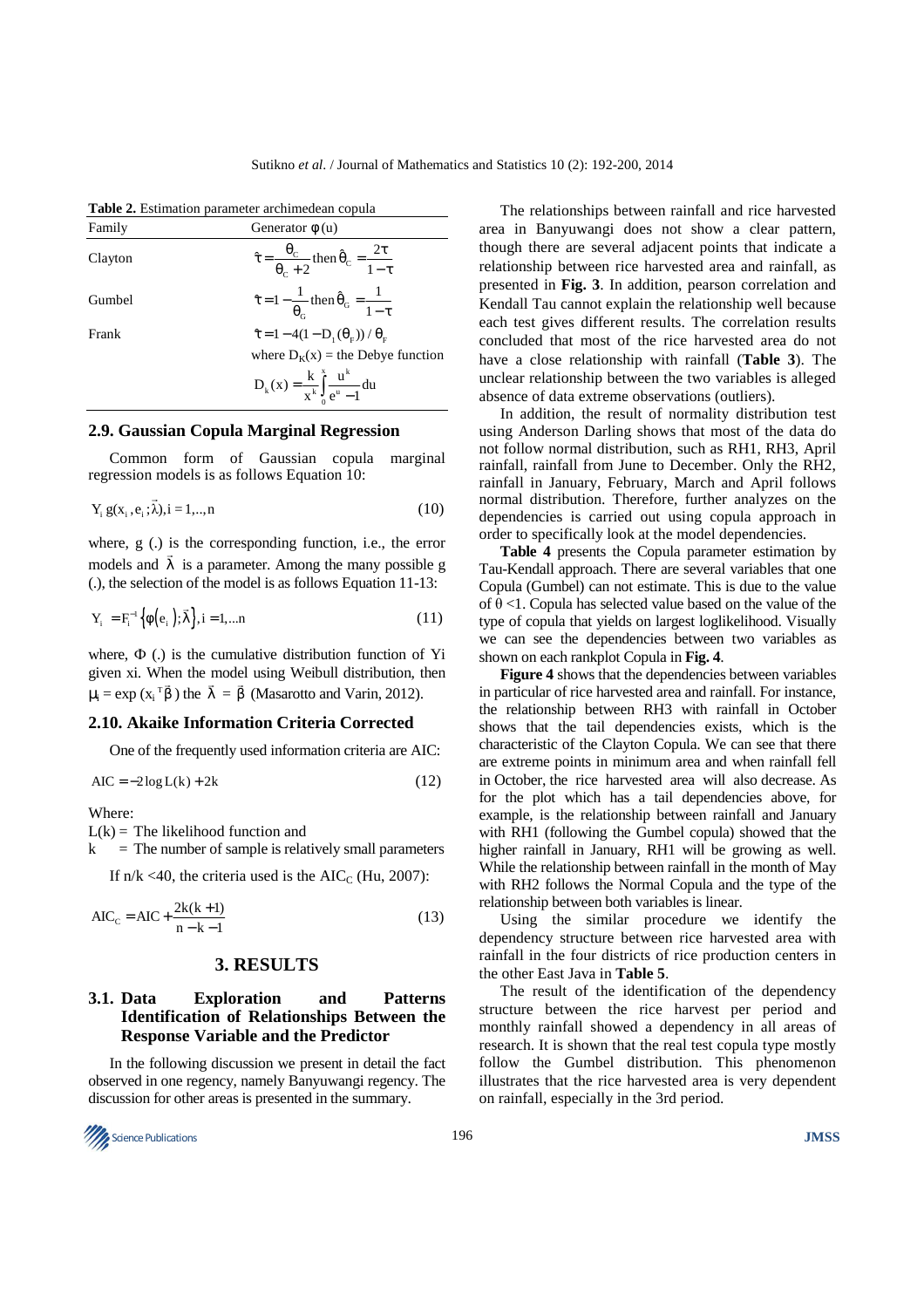

Sutikno *et al*. / Journal of Mathematics and Statistics 10 (2): 192-200, 2014

**Fig. 3.** Scatterplot between the area of the rice harvest and rainfall



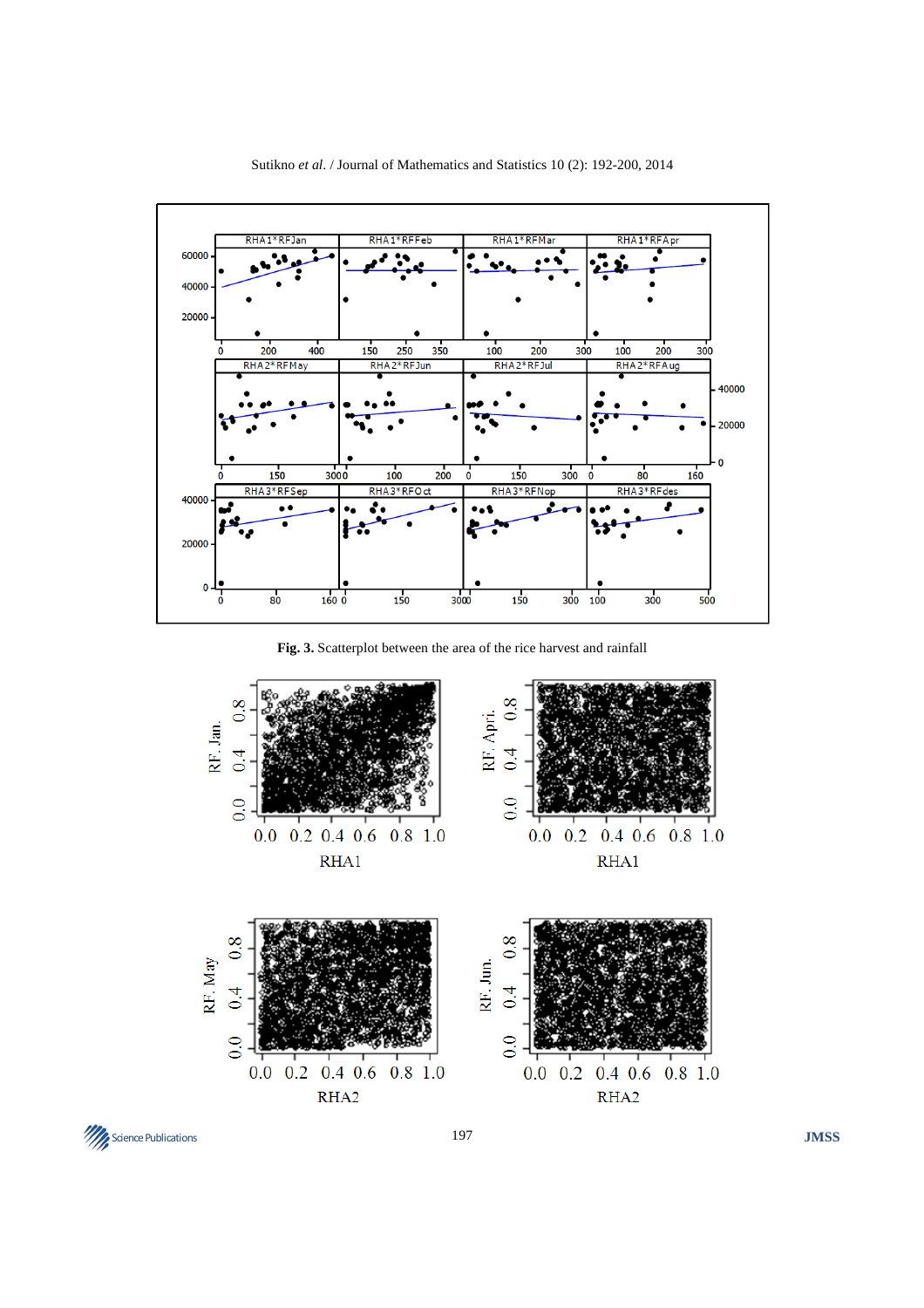

Sutikno *et al*. / Journal of Mathematics and Statistics 10 (2): 192-200, 2014

**Fig. 4.** Rank scatter plot Copula generation of data ( $n = 2500$ ) to Banyuwangi

**Table 3.** Pearson correlation, Tau Kendall between The Area of the rice harvest and Rainfall in Banyuwangi

|                                        | Coefisien correlation |             |  |
|----------------------------------------|-----------------------|-------------|--|
| Variables                              | Pearson               | Tau-Kendall |  |
| RH1 and rainfall January               | 0,423                 | 0,400       |  |
| RH1 and rainfall February              | 0,006                 | $-0.029$    |  |
| RH1 and rainfall March                 | 0,042                 | $-0.076$    |  |
| RH1 and Rainfall April                 | 0,136                 | 0,057       |  |
| RH <sub>2</sub> and rainfall May       | 0,282                 | 0,248       |  |
| RH <sub>2</sub> and rainfall June      | 0,158                 | 0,010       |  |
| RH <sub>2</sub> and rainfall July      | $-0.101$              | $-0.138$    |  |
| RH <sub>2</sub> and rainfall August    | $-0.087$              | $-0.043$    |  |
| RH <sub>3</sub> and rainfall September | 0,273                 | 0,150       |  |
| RH3 and rainfall October               | 0,423                 | 0,410       |  |
| RH3 and rainfall November              | 0,451                 | 0,364       |  |
| RH3 and rainfall December              | 0,252                 | 0,076       |  |
|                                        |                       |             |  |

#### **3.2. Selection of the Best Model**

Lowest  $AIC_C$  between three methods for modeling RH1 in five regency are GCMR method. While modeling RH1 and RH3 in Banyuwangi and Ngawi is more appropriate using OLS, because its  $AIC_C$  lowest value, nor the modeling RH2 in Lamongan. While the



GLM method is more appropriate to model in Bojonegoro RH2 and RH3 in Bojonegoro, Jember and Lamongan as presented in **Table 6.**

If rainfall happens in January  $(x+1)$  mm, then the RH1 tended to rise by 1.0005 ha times than when rainfall x mm. Meanwhile, the rainfall in May rose by 1 mm, then RH2 tend to increase by 30.09 ha and if the rainfall in June rose 1 mm, then the rice harvested area tends to increase by 11.51 ha. Based on this it can be concluded that most affect rainfall RH2 increase in Banyuwangi is rainfall in May because it provides the most substantial change to the RH2 in Banyuwangi.

Similar as in Banyuwangi, RH3 models indicates that precipitation increased by 1 mm 2 in September, will likely reduce the amount of rice harvested area of 9.029 ha. Meanwhile, if the rainfall in October rose 1 mm, then the rice harvested area tends to increase by 36.33 ha. If the rainfall in November rose 1 mm, it tends to grow rice harvested area of 16.486 ha and if the rainfall in December rose by 1 mm, the harvested area of 13.179 ha of rice tends to increase. More regression models for each district is presented in **Table 7**.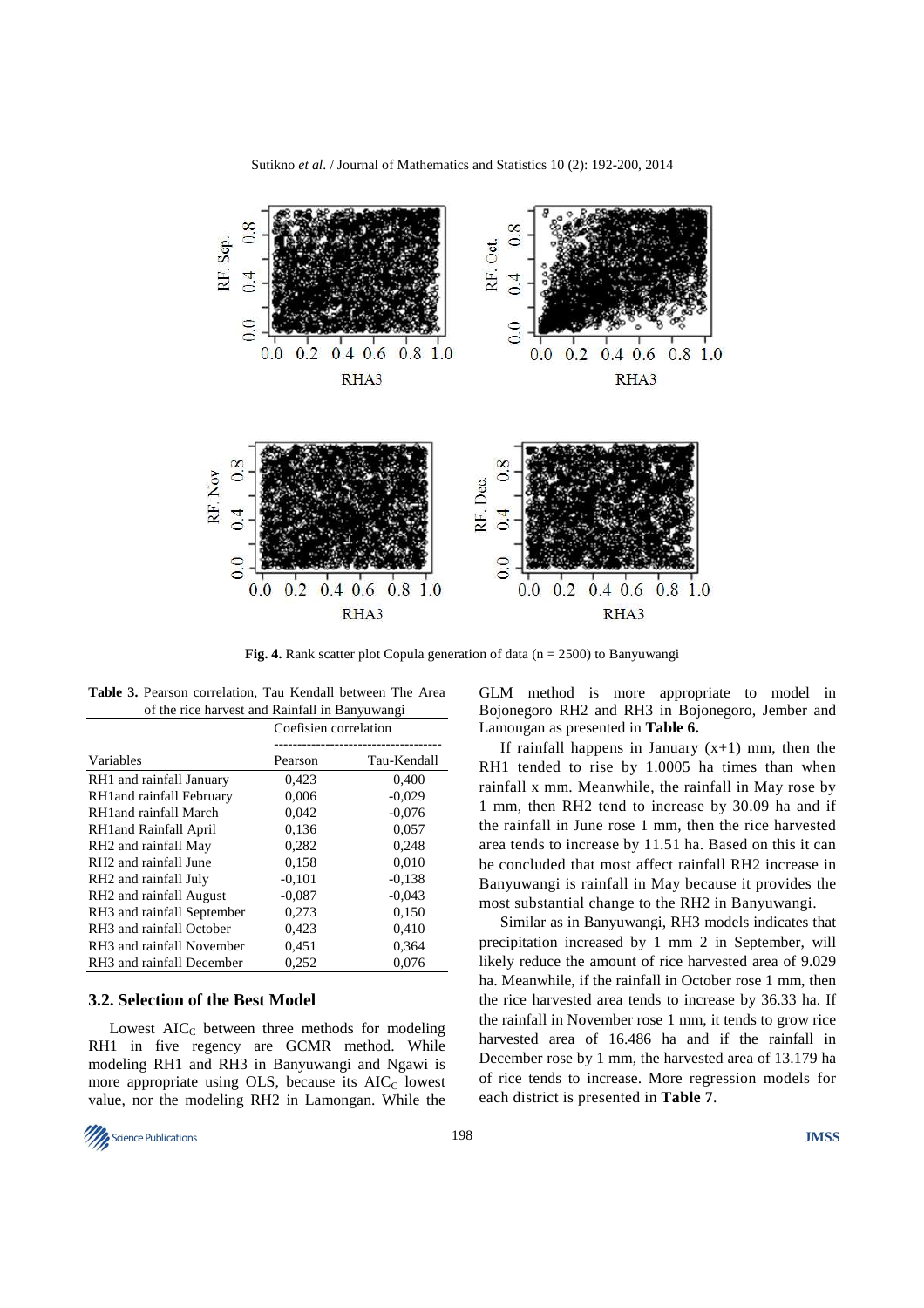|  |  | Sutikno et al. / Journal of Mathematics and Statistics 10 (2): 192-200, 2014 |  |  |  |  |  |
|--|--|------------------------------------------------------------------------------|--|--|--|--|--|
|--|--|------------------------------------------------------------------------------|--|--|--|--|--|

**Table 4.** Copula Parameter using Tau Kendall approach and log likelihood value for Banyuwangi

|                              | Type of copula |          |          |          |
|------------------------------|----------------|----------|----------|----------|
| Variables                    | Clayton        | Gumbel   | Frank    | Normal   |
| RH1 and rainfall             | 1,333          | 1,667    | 4,161    | 0,588    |
| January                      | 0,913          | 4,308*   | 3,549    | 4,127    |
| RH1 and rainfall             | $-0.056$       |          | $-0,257$ | $-0.045$ |
| February                     | $-0.071$       |          | $-0,502$ | 0,015    |
| RH1 and rainfall             | $-0,142$       |          | $-0,689$ | $-0,119$ |
| March                        | $-0,214$       |          | $-0.934$ | $-0,179$ |
| RH1 and rainfall             | 0,121          | 1,061    | 0,516    |          |
| April                        | 0,199          | $0.618*$ | 0,857    |          |
| RH <sub>2</sub> and rainfall | 0,658          | 1,329    | 2,347    | 0,379    |
| May                          | 0,642          | 0,861    | 2,374    | 1,305*   |
| RH <sub>2</sub> and rainfall | 0,019          | 1,010    | 0,086    | 0,015    |
| June                         | $-0,103$       | $0.001*$ | 1,010    | 0,366    |
| RH <sub>2</sub> and rainfall | $-0,243$       |          | $-1,266$ | $-0,216$ |
| July                         | $-0,231$       |          | $-1,315$ | $-0,261$ |
| RH2 and rainfall             | $-0.082$       |          | $-0,387$ | $-0.067$ |
| August                       | 0,082          |          | $-0,603$ | $-0.064$ |
| RH <sub>3</sub> and rainfall | 0,353          | 1,177    | 1,377    |          |
| September                    | 0,501          | 1,148*   | 1,707    |          |
| RH3 and rainfall             | 1,389          | 1,695    | 4,299    |          |
| October                      | 4,619*         | 4,072    | 4,353    |          |
| RH <sub>3</sub> and rainfall | 1,143          | 1,571    | 3,680    |          |
| November                     | 0,823          | 2,808    | 2,918*   |          |
| RH3 and rainfall             | 0,165          | 1,082    | 0,689    |          |
| December                     | $-0,206$       | $0.354*$ | 0,731    |          |

**Notes:** Bold indicates that significant at  $\alpha = 0.05$ , figures in italics are the likelihood

 $*$  = Copula elected with the biggest Loglikelihood

 $-$  = Can not estimate

**Table 5.** Copula Parameter between the area of the rice harvest and rainfall in five regency of Centra production in East Java Period I

| District                   | January         | February           | March                | April                  |
|----------------------------|-----------------|--------------------|----------------------|------------------------|
| Banyuwangi                 | $1,667^A$       |                    |                      | $1,061^{\rm A}$        |
| Bojonegoro                 | $1,221^{\rm A}$ | $1,061^{\rm A}$    |                      |                        |
| Ngawi                      |                 | $1,019^{\rm A}$    | $1,082^{\rm A}$      | $1,470^{\rm A}$        |
| Jember                     | $1,221^{\rm A}$ |                    |                      | 1,419 <sup>A</sup>     |
| Lamongan                   | $1,154^A$       |                    |                      | $1,050^{\rm A}$        |
| Period II                  |                 |                    |                      |                        |
| District                   | May             | June               | July                 | August                 |
| Banyuwangi                 | $0.379^{D}$     | $1,010^{A}$        |                      |                        |
| Bojonegoro                 | $1,438^{A}$     | $3,087^C$          | $1,374^{A}$          | $1,079^A$<br>$1,051^A$ |
| Ngawi                      | $0,669^D$       |                    | $1,975$ <sup>C</sup> |                        |
| Jember                     | $0,588^D$       | $0,414^D$          | $1,222^{\rm A}$      |                        |
| Lamongan                   | $1,094^{\rm A}$ |                    |                      | $1,030^{A}$            |
| <b>Period III</b>          |                 |                    |                      |                        |
| District                   | Sept            | October            | November             | December               |
| Banyuwangi                 | $1,177^A$       | $1,389^{\rm B}$    | $3,680^{\circ}$      | $1,082^{\rm A}$        |
| Bojonegoro                 | $1,093^{\rm A}$ | $0,434^D$          | $1,129^{\rm A}$      | $1,061^{\rm A}$        |
| Ngawi                      | $1,093^{\rm A}$ | $0,546^D$          | $1,296^{\rm A}$      |                        |
| Jember                     | $6,898^C$       | $1,346^{\rm A}$    | $1,296^{\rm A}$      |                        |
| Lamongan                   |                 | 1,129 <sup>A</sup> | $1,130^{A}$          |                        |
| $N = 4 - 4$<br>$17 - 11 -$ | $\overline{C}$  | $\sim 10$          |                      |                        |

**Note:** A = Following Gumbel Copula

B = Following Clayton Copula

 $C =$  Following Frank Copula

D = Following Normal Copula

- = Not following Copula



| <b>Table 6.</b> AIC $C$ of OLS, GLM and GCMR Model |                 |         |           |             |
|----------------------------------------------------|-----------------|---------|-----------|-------------|
| Regency                                            | Variables       | OL S    | GLM       | <b>GCMR</b> |
| Banyuwangi                                         | RH1             | 457.20  | 472.97    | 455.44*     |
|                                                    | RH <sub>2</sub> | 447.71* | 459.15    | 452.42      |
|                                                    | RH <sub>3</sub> | 441,11* | 466,20    | 448.70      |
| Bojonegoro                                         | RH1             | 458.39  | 471.50    | 454.65*     |
|                                                    | RH <sub>2</sub> | 464.84  | 459.20*   | 460.89      |
|                                                    | RH <sub>3</sub> | 415,00  | $406.17*$ | 406.34      |
| Ngawi                                              | RH1             | 440.53  | 459.14    | 432.01*     |
|                                                    | RH <sub>2</sub> | 447,32* | 479.78    | 460.55      |
|                                                    | RH <sub>3</sub> | 422.88* | 435.11    | 430,37      |
| Jember                                             | RH1             | 459.37  | 472,72    | 445.95*     |
|                                                    | RH <sub>2</sub> | 448.41  | 461,98    | 441,15*     |
|                                                    | RH <sub>3</sub> | 401.70  | 397.43*   | 404.17      |
| Lamongan                                           | RH1             | 454.46  | 463.97    | 443.97*     |
|                                                    | RH <sub>2</sub> | 453.71* | 455,24    | 454.03      |
|                                                    | RH <sub>3</sub> | 419.44  | 414.09*   | 414.66      |

**Note:**  $* =$  Smallest AIC<sub>C</sub>

**Table 7.** Models of harvested rice in rice production center in East Java

| Banyuwangi                 |                                                                                                                                                                                         |
|----------------------------|-----------------------------------------------------------------------------------------------------------------------------------------------------------------------------------------|
| $R$ H <sub>1</sub>         | $=$ exp (10, 7680+0,0005Rf. Jan.) = 47476, 9680<br>$(1,0005^{\text{Rf.Jan.}})$                                                                                                          |
| $\hat{R}$ H <sub>2</sub>   | $= 23078, 4800 + 30, 0900Rf$ . Jun. $= 2340, 1350 - 9$ ,                                                                                                                                |
| $\hat{R}$ H <sub>3</sub>   | 0290Rf. Sep+36, 3330 Rf.Oct. +16, 4860Rf. Nov.<br>$+13$ , 1790Rf.Dec.                                                                                                                   |
| <b>Bojonegoro</b>          |                                                                                                                                                                                         |
| $\hat{R}$ H <sub>1</sub>   | $=$ exp (11, 0210+0,0002Rf. Jan.) (1,0001Rf.Feb)<br>$= 61144,7938 (1,0002Rf.Jan.)(1,0001^{Rf.Feb.})$                                                                                    |
| $R$ H <sub>2</sub>         | exp (9, 6169+0, 0041Rf. May+0, 0034Rf.                                                                                                                                                  |
| $Jun+0.$                   | 0015Rf. Jul.                                                                                                                                                                            |
|                            | $-0$ , 0024Rf. Aug.) = 15015, 9012(1,0045 <sup>Rf.May</sup> )<br>$(1,0034^{\text{Rf,Jun}})$ $(1, 0015\text{Rf, July})$<br>$(0, 9976^{\text{Rf. Aug.}})$                                 |
| $R$ H <sub>3</sub>         | $=$ exp (8, 7187+0, 0033Rf. Oct. +0,0006 Rf. Nov.<br>$-0,0002Rf,Dec.) = 6116, 0970 (1,0033^{Rf,Oct.})$<br>$(1,0006^{Rf,Nov.})(0,9998^{Rf,Dec.})$                                        |
| Ngawi                      |                                                                                                                                                                                         |
| $R$ H <sub>1</sub>         | $=$ exp (10,5858+0,0001Rf.Feb.+0, 0001Rf. Mar.<br>+0, 0002Rf.Apr.) =39568, 9500(1, 0001 <sup>Rf.Feb.</sup> )<br>(0,9999 <sup>Rf. Mar.</sup> ) (1, 0002 <sup>Rf.Apr.</sup> )             |
| $R$ H <sub>2</sub>         | $=$ 32242,0880+20,2060Rf. May+42,0900Rf.July<br>-8,0630Rf.Aug.                                                                                                                          |
| $\hat{R}$ H <sub>3</sub>   | $= 11527, 1500 + 37, 4800Rf$ .Sep. +28, 4000Rf.Oct.<br>-12, 5700Rf.Nov.                                                                                                                 |
| <b>Jember</b>              |                                                                                                                                                                                         |
| $R$ H <sub>1</sub>         | $=$ exp (11, 1300+0, 0002Rf.Apr.) = 68186,3700<br>$(1,0002^{\rm Rf. Apr.})$                                                                                                             |
| $\hat{R}$ H <sub>2</sub>   | $=$ exp (10, 7039+0,0001Rf.May+0,0008Rf.Jun<br>$-0,0012Rf$ .Jul.) = 44529, 181807(1,0011 <sup>Rf. May</sup> )<br>$(1,0008^{Rf. \text{ Jun.}})(0,9988^{Rf. \text{ July}})$               |
| $\hat{R}$ H <sub>3</sub>   | $=$ exp $(9,0739+0,0001Rf.Sep.+0,0009Rf.Oct.$<br>+0,0002 <sup>Rf. Nov.</sup> ) = 8724, 9500 (1,0001 <sup>Rf.Sept.</sup> )<br>(1,0009 <sup>Rf. Oct.</sup> ) (1,0002 <sup>Rf.Nov.</sup> ) |
| Lamongan                   |                                                                                                                                                                                         |
| $\hat{R}$ H <sub>1</sub>   | $=$ exp $(11, 0731+0,0001Rf.Jan.+0,0001Rf.Apr.)$<br>$= 64414, 8838 (1,0001^{\text{Rf. Jan.}}) (1,0001^{\text{Rf. Apr.}})$                                                               |
| $\tilde{R}$ H <sub>2</sub> | $=$ 36685, 6780+13,6024Rf. May-9, 1330Rf. Aug.                                                                                                                                          |
| $R$ H <sub>3</sub>         | $=exp(9,3516+0,0015Rf.Oct.-0,0009Rf.Nop))$<br>$=11516, 7388(1,0015^{\text{Rf Oct.}})(0,9991\text{Rf. Nov.})$                                                                            |
|                            |                                                                                                                                                                                         |